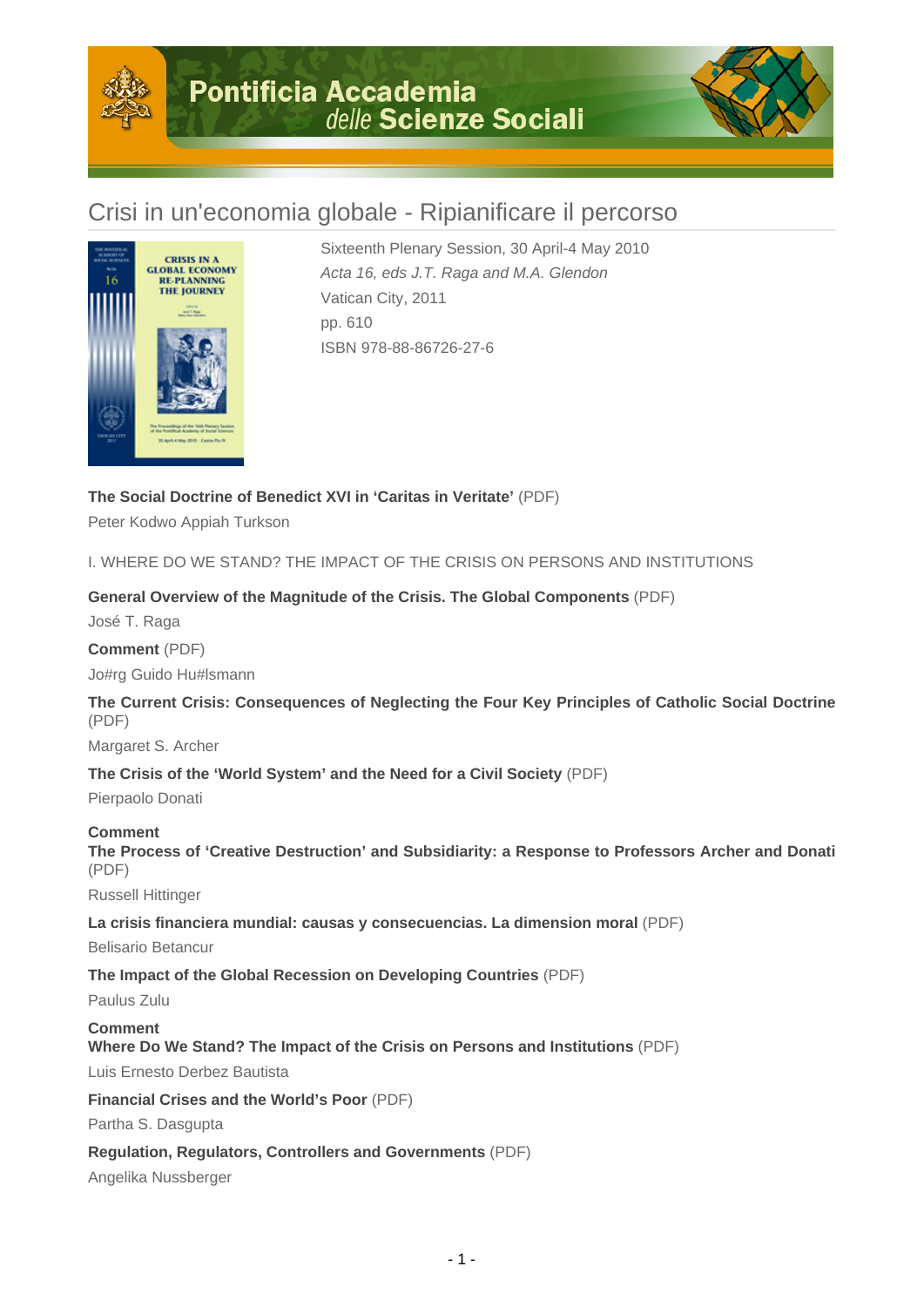**Comment** (PDF) Janne Haaland Matlary

II. HOW DID WE GET TO THIS POINT? THE DECISIVE CONTRIBUTING FACTORS

#### **Re#flexions a# propos des effets de la crise e#conomique mondiale sur les entite#s e#tatiques et les populations** (PDF)

Louis Sabourin

## **Comment**

**Reflection on Modernity and Relationality** (PDF)

Helen Alford

#### **Lessons from the Crisis** (PDF)

Hans-Werner Sinn

## **The Proximate and Remote Causes of a Crisis Foretold: A View from Social Catholic Thought** (PDF) Stefano Zamagni

## **Comment 'Good Life' in Economy and Finance or the Rebirth of the Ethics of Virtues** (PDF)

Mario Toso

**The Recession and the Family** (PDF)

Kevin Ryan

#### **Business Leadership sine specie aeternitatis: Irresponsibility in a Global Space** (PDF)

Lubomi#r Mlcoch

## **Comments What to Do Next? A Response to Kevin Ryan** (PDF)

Michael Novak

#### **Reply to Lubomi#r Mlcoch** (PDF)

Michael Novak

III. HOW DO WE "REPLAN THE JOURNEY"

#### **What Kind of Regulation?** (PDF)

Hans Tietmeyer

#### **Is the Global Authority a Feasible Solution?** (PDF)

Herbert Schambeck

#### **Comment** (PDF) Rocco Buttiglione

**The Crisis and its Aftermath from the Point of View of the Developing Countries** (PDF)

Juan José Llach

## **The Governance of Globalization: Global Political Authority, Solidarity and Subsidiarity** (PDF)

Vittorio Possenti **Comment** (PDF) Hsin-chi Kuan **Comment** (PDF) Hans Zacher PANEL ON FINANCIAL MATTERS

**The Role of Macro-Prudential Oversight and Monetary Policy in Preventing Financial Instability** (PDF)